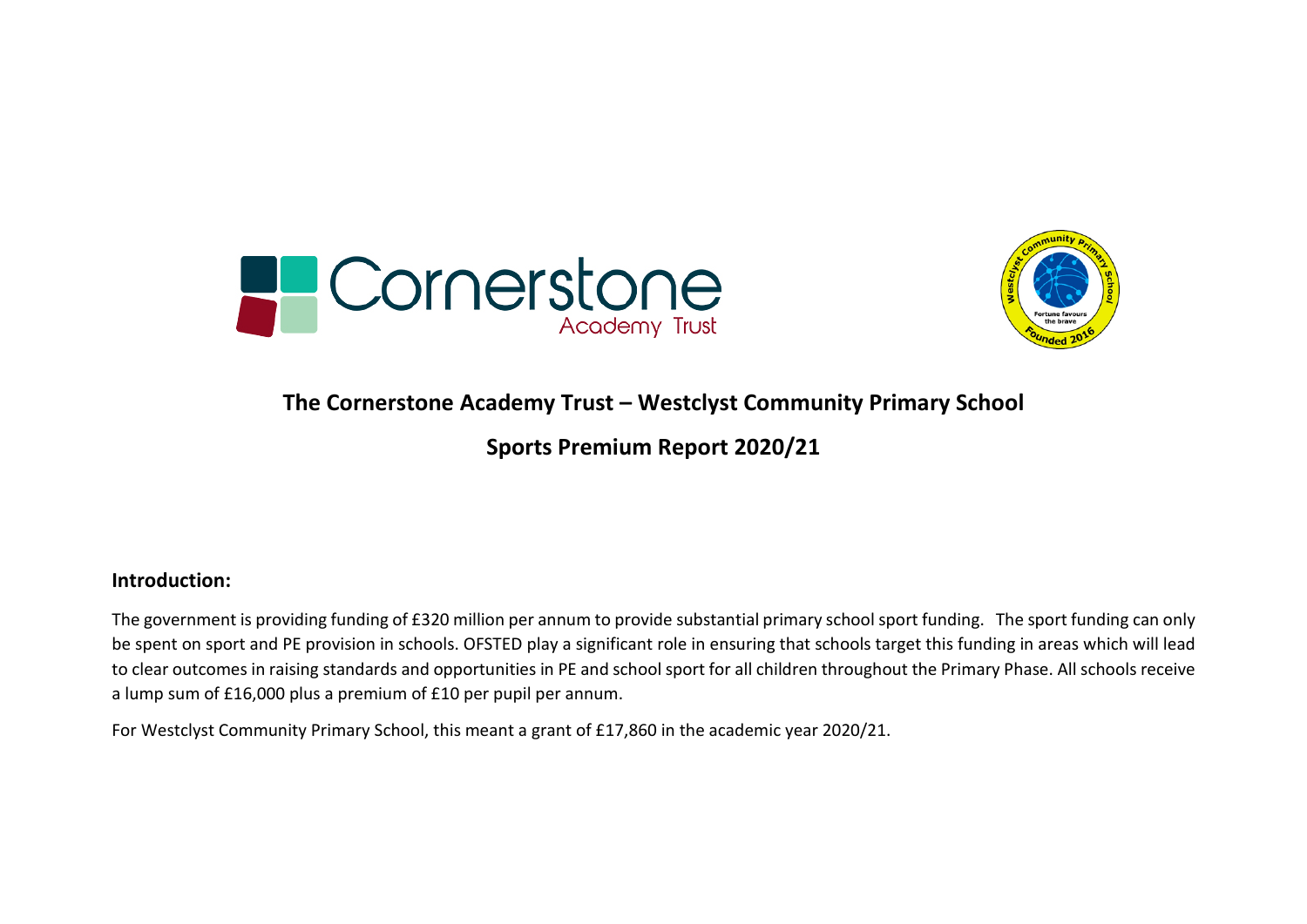#### **Reporting:**

The Trustees of the Academy Trust ensure that there is an annual statement to parents on how the Primary Sport Premium Funding has been used to improve the uptake and outcomes for PE and Sport both within and beyond the school day. This task is carried out within the requirements published by the Department for Education.

It is the responsibility of the Headteacher, or a delegated member of staff, to produce regular reports that are reviewed by the Local Advisory Board and by the Trusts' Finance Committee.

#### **Principles & Objectives**:

The purpose of this funding is to ensure improvement in the quality of sport and PE provision for all children. We use the grant:

To improve the provision of PE at Westclyst Community Primary School

- To broaden the range of sporting opportunities and experiences for all children at WCPS
- To develop a positive attitude towards PE and Sport
- To develop confidence and skills and encouraging a life-long love of sport together with an understanding of the health benefits participation in sports activities offers.

The range of provision the Trustees consider suitable for grant spend include:

- Group work with an experienced sports teacher, focussed on overcoming gaps in learning
- Increased pupil participation in sports
- Additional teaching and learning opportunities provided through
- Professional development courses
- Cover release for professional development
- Quality assured CPD modules/materials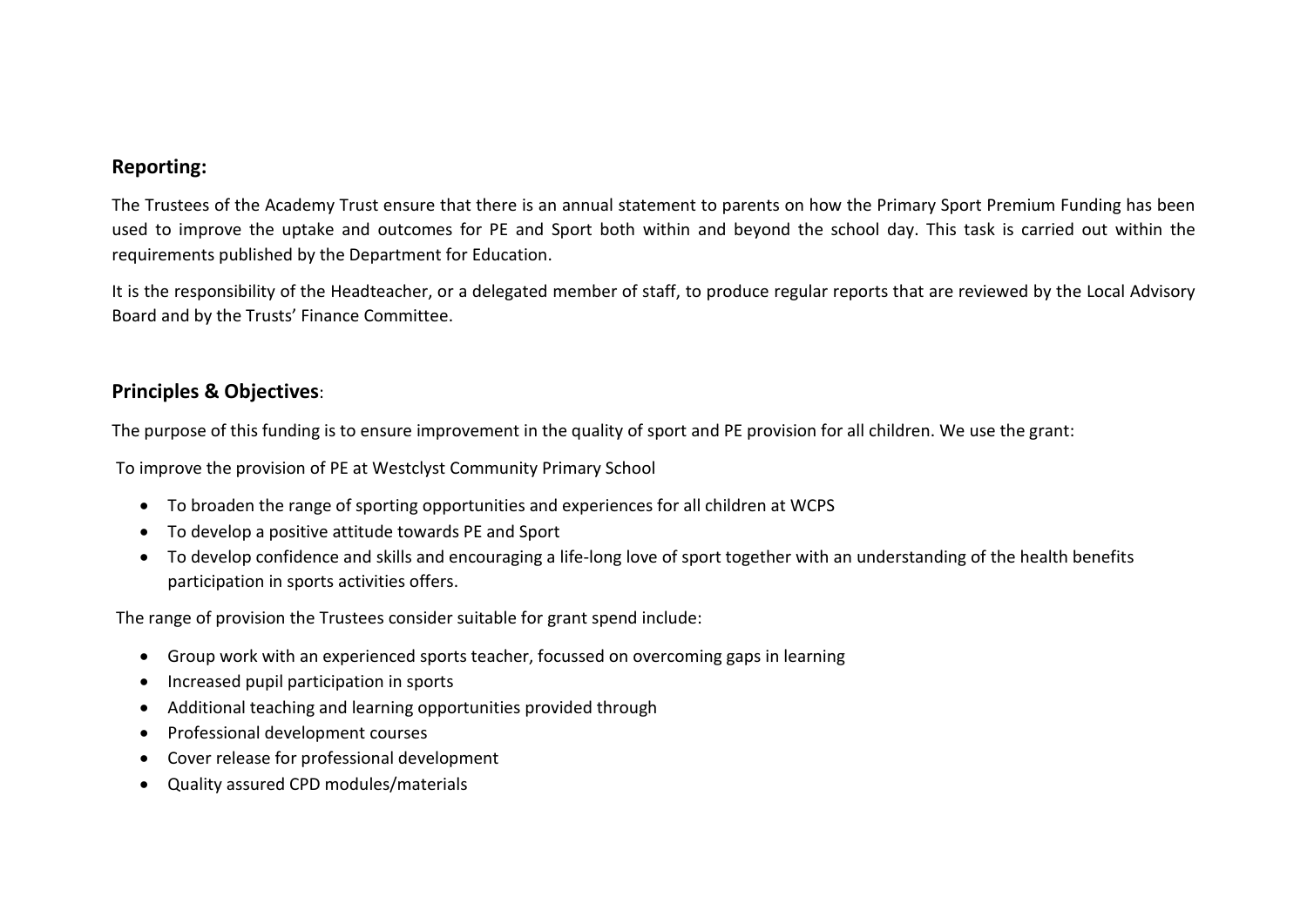- Specialist Sports teaching
- Qualified Sports coaching
- Sports competitions
- After School sports clubs

### **Provision:**

We offer the following PE and sporting opportunities to our children;

|             | <b>Team Sports</b> | <b>Individual Sports</b>       | <b>Adventurous Activities</b> |
|-------------|--------------------|--------------------------------|-------------------------------|
| <b>EYFS</b> | <b>Ball Games</b>  | <b>Athletics</b>               |                               |
| Key Stage 1 | Football           | Athletics<br>(including        |                               |
|             | Basketball         | Cross-Country)                 |                               |
|             | Hockey             | <b>Tennis</b>                  |                               |
|             | Tag Rugby          | Dance                          |                               |
|             | Netball            | Gymnastics                     |                               |
|             |                    |                                |                               |
| Key Stage 2 | Football           | (including<br><b>Athletics</b> | Climbing                      |
|             | Basketball         | Cross-Country)                 |                               |
|             | Hockey             | Fencing                        |                               |
|             | Tag Rugby          | Tennis                         |                               |
|             | Netball            | Dance                          |                               |
|             | Rounders           | Gymnastics                     |                               |
|             | Cricket            | Swimming                       |                               |
|             |                    | <b>Table Tennis</b>            |                               |

All pupils in Years 3 & 4 have the opportunity to participate in school swimming lessons for half an academic year. There is no current Year 6 cohort at the school with the Year 4 cohort to be the first Year 6 cohort in 2022/23.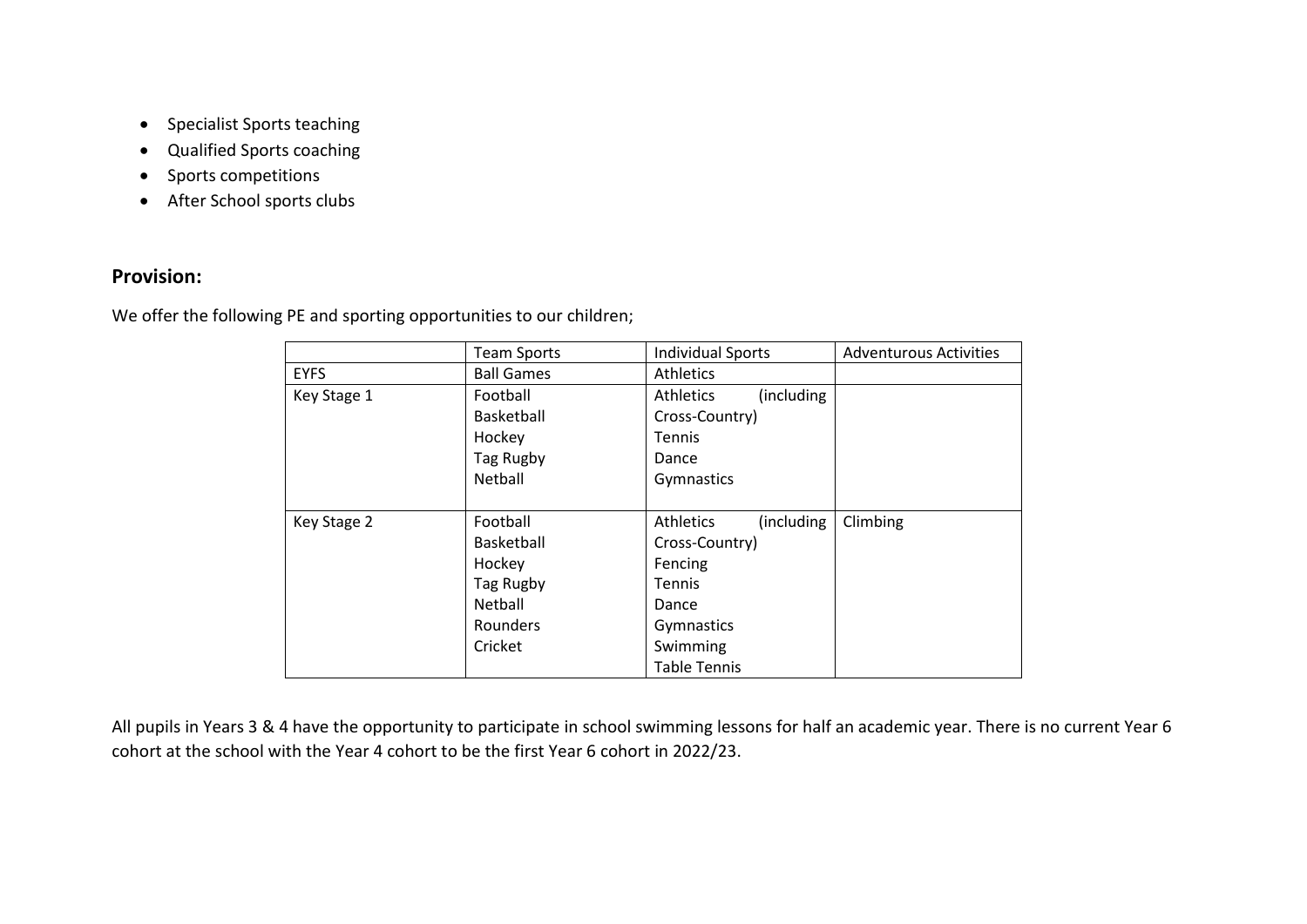# **Key achievements and Areas Identified for Improvement:**

| Continue to raise profile of PE and Sport across the whole<br>Implement further support for teachers to assist with planning<br>$\bullet$<br>and delivery of lessons to ensure consistency throughout the<br>school.<br>school.<br>All staff participated in a PE-focused trust-wide training day<br>hosted at the school January 2019, Playtime focused training<br>Address the balance of activities covered; ensure all sports are<br>adequately resourced. Implement full range of UKS2 activities<br>session May 2021<br>for Y5.<br>Introduction of sporting and fitness stations during active<br>lunchtimes alongside opportunity to play competitive games.<br>Further promotion of active travel to school.<br>Increase in opportunities for girls to participate in sporting<br>Ensure Sporting After-School Clubs are available on all days<br>competition both mixed and girls only.<br>clubs run<br>Weekly sporting After-School Activities on offer to all pupils on<br>Develop a series of intra-school competitions for every year<br>at least 2 days.<br>group Y1-Y5.<br>Wide range of activities on offer to pupils, continuing to expand<br>Achieve School Games Mark award (evidence gathered<br>(see full list above).<br>although award suspended 2020/21)<br>Attending inter-school competition in an increasing number of<br>activities.<br>Sporting achievements regularly shared in assemblies and via<br>school social media.<br>School Games 2018/19: First time teams from the school have<br>ever competed in these events | Key achievements to date until July 2021: | Areas for further improvement and baseline evidence of need: |
|----------------------------------------------------------------------------------------------------------------------------------------------------------------------------------------------------------------------------------------------------------------------------------------------------------------------------------------------------------------------------------------------------------------------------------------------------------------------------------------------------------------------------------------------------------------------------------------------------------------------------------------------------------------------------------------------------------------------------------------------------------------------------------------------------------------------------------------------------------------------------------------------------------------------------------------------------------------------------------------------------------------------------------------------------------------------------------------------------------------------------------------------------------------------------------------------------------------------------------------------------------------------------------------------------------------------------------------------------------------------------------------------------------------------------------------------------------------------------------------------------------------------------------------------------------|-------------------------------------------|--------------------------------------------------------------|
|                                                                                                                                                                                                                                                                                                                                                                                                                                                                                                                                                                                                                                                                                                                                                                                                                                                                                                                                                                                                                                                                                                                                                                                                                                                                                                                                                                                                                                                                                                                                                          |                                           |                                                              |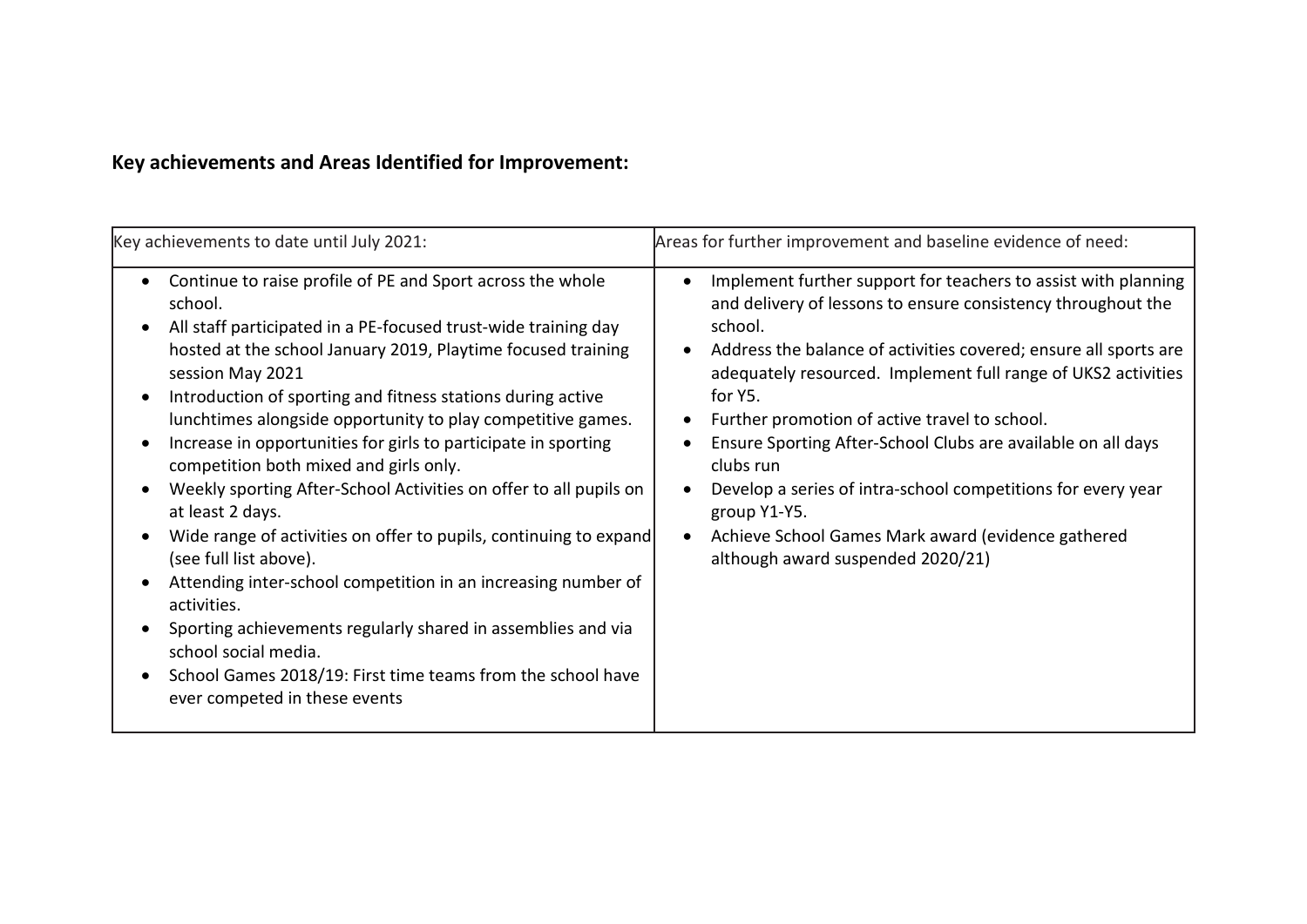# **Breakdown and impact of Sports Premium spend:**

| Academic Year: 2020/21                                                                            |                                                                                                                          |     |                                                                                                                                                                                                                                | Fund Allocated: £17,860                                                                                                                                                                                                                   |
|---------------------------------------------------------------------------------------------------|--------------------------------------------------------------------------------------------------------------------------|-----|--------------------------------------------------------------------------------------------------------------------------------------------------------------------------------------------------------------------------------|-------------------------------------------------------------------------------------------------------------------------------------------------------------------------------------------------------------------------------------------|
|                                                                                                   | <b>Carried Forward to</b><br>$2021/22$ :<br>£17,860                                                                      |     |                                                                                                                                                                                                                                |                                                                                                                                                                                                                                           |
|                                                                                                   |                                                                                                                          |     | Key indicator 1: The engagement of $all$ pupils in regular physical activity $-$ Chief Medical Officer guidelines<br>recommend that primary school children undertake at least 30 minutes of physical activity a day in school | Percentage of total<br>allocation: Nil                                                                                                                                                                                                    |
| School focus with clarity<br>on intended impact on<br>pupils:                                     | Sustainability and suggested<br>next steps:                                                                              |     |                                                                                                                                                                                                                                |                                                                                                                                                                                                                                           |
| Provide a range of sport &<br>exercise activities that<br>pupils can access during<br>lunchtimes. | Purchase new playground<br>equipment to maintain<br>stock in good<br>condition/reflect<br>increased pupil<br>engagement. | Nil | Introduction of Fitness and Sporting<br>zones during lunchtimes to allow more<br>pupils to engage in physical activity.<br>Pupil feedback on preferred activities<br>noted and acted upon.                                     | Ensure all pupils are still<br>able to access age-<br>appropriate activities<br>regularly on removal of year<br>group bubbles in September<br>2021.<br>Ensure all equipment in<br>appropriately<br>maintained/replaced as<br>appropriate. |
|                                                                                                   | Ensure staff on<br>playground are trained in<br>order to lead supervise<br>activities.                                   | Nil | Playground rotas adjusted so that most<br>competent staff leading sporting<br>activities. Noticeable increase in<br>children taking part in activities when<br>staff support available.                                        | Complete skill audit of all<br>new staff Autumn Term<br>2021 to assess experience in<br>supporting PE activities and<br>organise/train based on<br>responses.                                                                             |
| Deliver sporting After-<br>School Clubs that can be<br>accessed by pupils.                        | Provide minimum 1 sport<br>club to every year group 2<br>days per week.                                                  | Nil | Autumn Term: Sporting clubs including;<br>Athletics, Dance, Football, Gymnastics<br>Hockey, Multi-Sports, and Netball.                                                                                                         | Review uptake of clubs<br>aiming to continue running<br>those most popular whilst                                                                                                                                                         |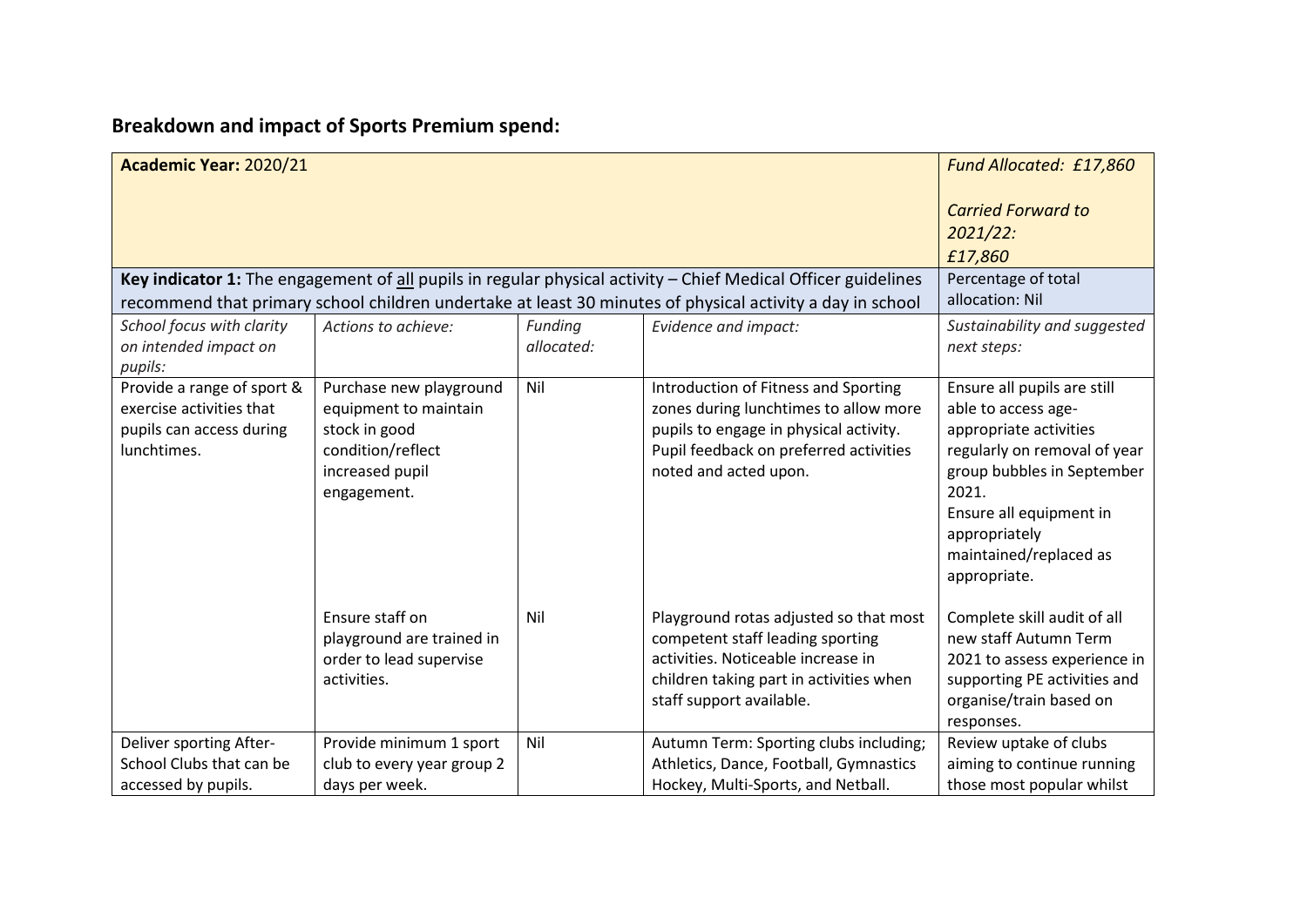|                            |                                                                                                  |            | 95 pupils attended ASC in Autumn Term    | introducing new clubs as     |
|----------------------------|--------------------------------------------------------------------------------------------------|------------|------------------------------------------|------------------------------|
|                            | Promote these clubs to                                                                           |            | 2019-20.                                 | appropriate.                 |
|                            | both children and parents.                                                                       |            | Spring Term: All clubs cancelled due to  |                              |
|                            |                                                                                                  |            | school closure.                          |                              |
|                            |                                                                                                  |            | Summer Term: 163 pupil engagements       |                              |
|                            |                                                                                                  |            | per week with sporting clubs including;  |                              |
|                            |                                                                                                  |            | Athletics, Cricket, Dance, Multi-Sports, |                              |
|                            |                                                                                                  |            | <b>Rounders and Tennis.</b>              |                              |
|                            |                                                                                                  |            | No clubs running in Summer 2019/20.      |                              |
| Deliver a daily 'Active    | 1. 15-minute daily                                                                               | Nil        | All activities included within daily and | All sessions recorded so can |
| Time' session during       | sessions planned and                                                                             |            | weekly timetables sent to parents.       | be accessed again in the     |
| school closure along with  | delivered for pupils to                                                                          |            | Session links shared with all pupils.    | future if required.          |
| specific year/key stage PE | access from home.                                                                                |            |                                          |                              |
| lessons                    |                                                                                                  |            |                                          |                              |
|                            | 2. A varied range of                                                                             |            | Feedback received and acted upon,        | Most popular elements of     |
|                            | sporting challenges to be                                                                        |            | leading to sessions tailored to EYFS/KS1 | sessions shared with         |
|                            | shared with pupils that                                                                          |            | pupils & more dance activities. This     | teachers so that they can be |
|                            | can be completed at home                                                                         |            | resulted in greater engagement of        | implemented in PE lessons    |
|                            | and school.                                                                                      |            | pupils from home; regularly achieving    | during 2021/22.              |
|                            |                                                                                                  |            | over 100 families daily trust wide.      |                              |
| Raising Achievement in     | Deliver sessions to a larger                                                                     | Nil        | No Swimming sessions took place in       | Restore a full swimming      |
| Primary School Swimming;   | Y4 cohort in order to                                                                            |            | 2020/21 due to Covid-19 regulations      | programme in 2021/22         |
| ensuring all pupils can    | make up for sessions                                                                             |            | and pool closures.                       | including Squad and Catch-   |
| swim 25m by the end of     | missed during school                                                                             |            |                                          | Up sessions, including       |
| Year 6.                    | closures.                                                                                        |            |                                          | participation in local       |
|                            |                                                                                                  |            |                                          | competitive galas.           |
|                            | Key indicator 2: The profile of PESSPA being raised across the school as a tool for whole school |            |                                          | Percentage of total          |
| improvement                |                                                                                                  |            |                                          | allocation: Nil              |
| School focus with clarity  | Actions to achieve:                                                                              | Funding    | Evidence and impact:                     | Sustainability and suggested |
| on intended impact on      |                                                                                                  | allocated: |                                          | next steps:                  |
| pupils:                    |                                                                                                  |            |                                          |                              |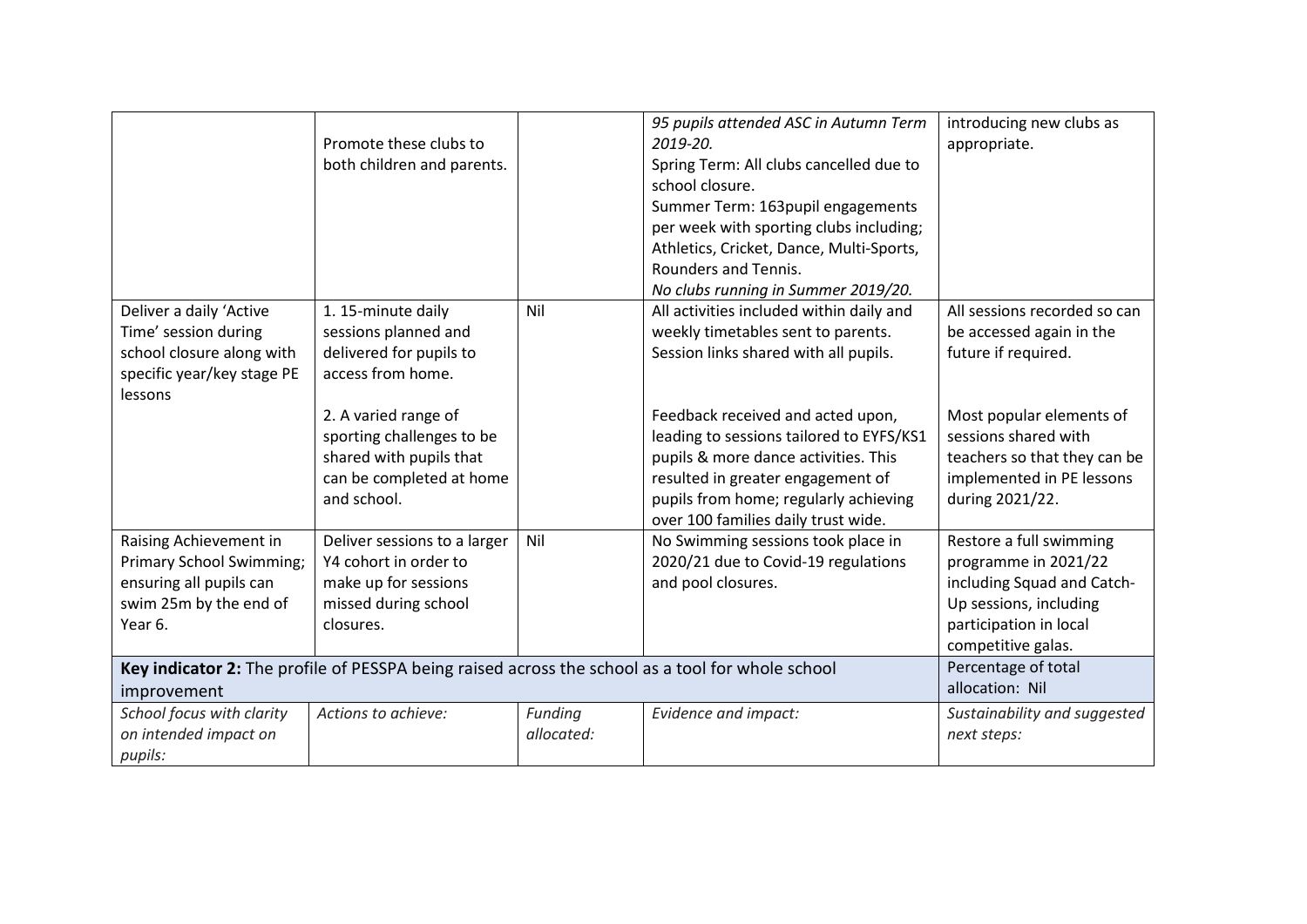| Share good practice<br>delivered throughout the<br>school and trust.                      | Have a PE focus within<br>teacher and wider Staff<br>CPD opportunities and<br>meetings.                                                                | Nil                     | Sessions delivered to all teachers,<br>alongside specific inputs for NQT's and<br>School Direct students led by the PE<br>Lead.                               | Re-arrange PE specific CPD<br>for all staff in 2021/22 once<br>full PE and Games<br>programme back running.<br>Complete staff audit of<br>current qualifications and<br>confidence in delivering PE<br>sessions in Autumn Term<br>2021 to identify areas in<br>which support is needed. |
|-------------------------------------------------------------------------------------------|--------------------------------------------------------------------------------------------------------------------------------------------------------|-------------------------|---------------------------------------------------------------------------------------------------------------------------------------------------------------|-----------------------------------------------------------------------------------------------------------------------------------------------------------------------------------------------------------------------------------------------------------------------------------------|
| <b>Achieve School Games</b><br>Mark award to highlight<br>strength of PE in the<br>school | PE team to attend School<br>Games mark briefing and<br>co-ordinate collation of<br>evidence to achieve this.<br>Aim to achieve silver award<br>2020/21 | Nil                     | Staff members liaised with local School<br>Games Organiser and will look to<br>achieve this award in 2021/22.                                                 | Review 2019/20 evidence<br>and identify areas of<br>improvement to work<br>towards at least silver<br>award in 2021/22.                                                                                                                                                                 |
| Organise and host<br>sporting competitions/<br>fixtures with other local<br>schools       | PE team to organise a<br>series of events throughout<br>the academic year.                                                                             | See indicator 5.<br>Nil | Took part in Virtual School Games<br>events.                                                                                                                  | Build upon links with local<br>schools to organise more<br>events.<br>Introduce a schedule of<br>MAT events.                                                                                                                                                                            |
|                                                                                           | Sporting achievements<br>regularly shared in<br>assemblies, alongside<br>school social<br>media/newsletter/website.                                    |                         | Children show great pride in sharing<br>and celebrating their achievements. A<br>whole school assembly was arranged<br>entirely devoted to PE and sport also. | Continue to celebrate<br>sporting achievements in<br>assemblies and share PE<br>news via newsletter/social<br>media fortnightly.                                                                                                                                                        |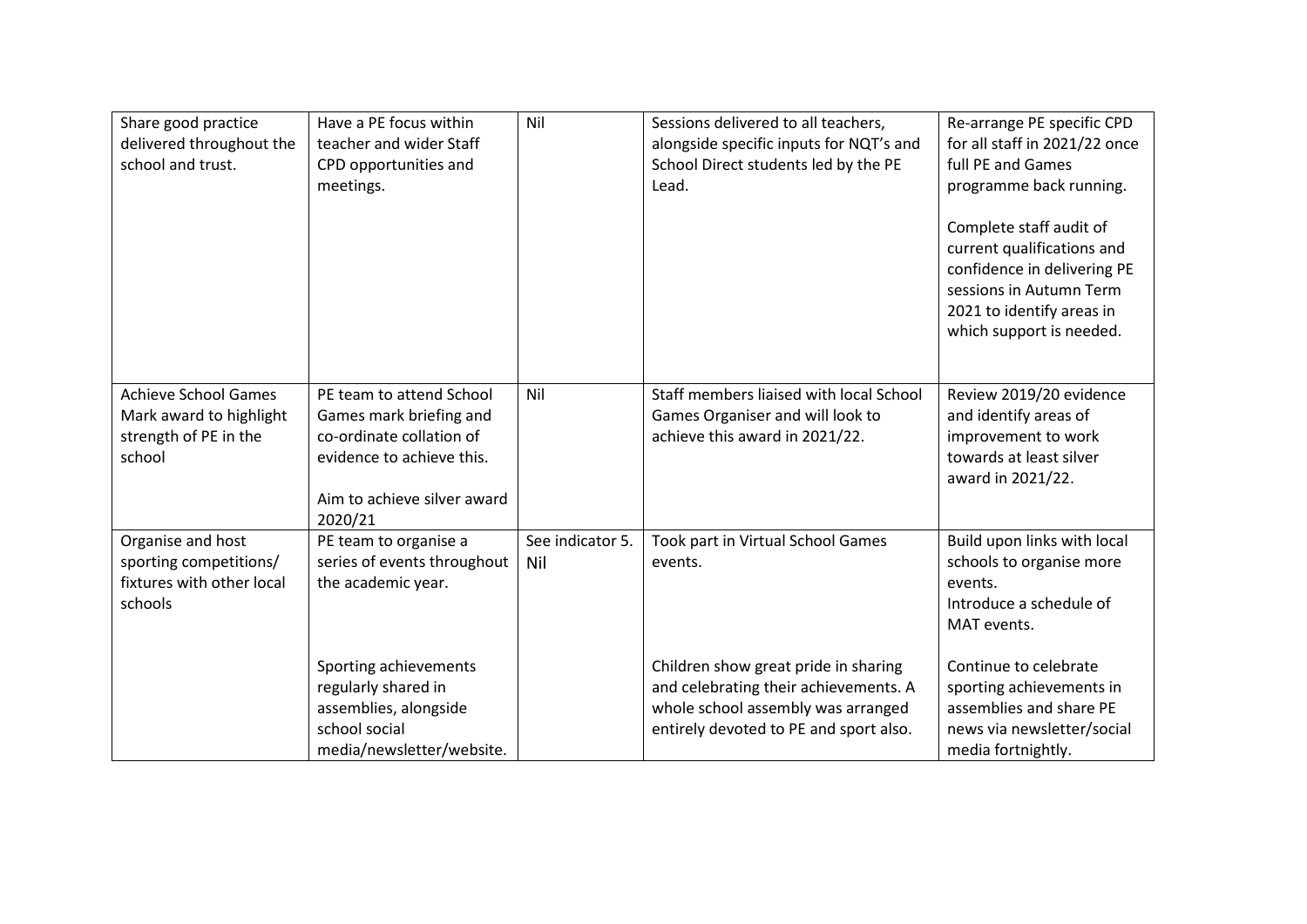|                                                                                                                            |                                                                                                                                        |                       | Posts on social media regularly<br>commented upon positively and liked<br>by parents.                                                                                                  |                                                                                                                                                                                                                                                                                                        |
|----------------------------------------------------------------------------------------------------------------------------|----------------------------------------------------------------------------------------------------------------------------------------|-----------------------|----------------------------------------------------------------------------------------------------------------------------------------------------------------------------------------|--------------------------------------------------------------------------------------------------------------------------------------------------------------------------------------------------------------------------------------------------------------------------------------------------------|
|                                                                                                                            | Key indicator 3: Increased confidence, knowledge, and skills of all staff in teaching PE and sport                                     |                       |                                                                                                                                                                                        | Percentage of total<br>allocation: Nil                                                                                                                                                                                                                                                                 |
| School focus with clarity<br>on intended impact on<br>pupils:                                                              | Actions to achieve:                                                                                                                    | Funding<br>allocated: | Evidence and impact:                                                                                                                                                                   | Sustainability and suggested<br>next steps:                                                                                                                                                                                                                                                            |
| Upskill PE Team to lead in<br>the subject across the<br>school and support<br>delivery trust wide.                         | Purchase Safe Practice in<br>PESSPA book                                                                                               | Nil                   |                                                                                                                                                                                        | <b>Ensure content of PESSPA</b><br>book is adhered to in<br>conjunction with leadership<br>& site teams.                                                                                                                                                                                               |
| External CPD for staff to<br>deliver PE more<br>effectively to pupils with<br>greater confidence.                          | 1. Mountain Bike<br>Leadership Training.<br>2. Opportunities for<br>Fencing training.                                                  | Nil                   | No suitable courses running in 2020/21<br>due to Covid-19 regulations.<br>Fencing course identified in July 2021.                                                                      | Ensure more staff trained to<br>deliver mountain biking in<br>2021/22 as currently only 1<br>staff member trained.<br>Staff members delivering<br>fencing in 2021/22 to be<br>offered fencing training<br>course upon purchase of<br>fencing kit.<br>Look into further<br>opportunities as they arise. |
| Improve quality of PE<br>planning to ensure PE<br>and Games sessions<br>demonstrate high quality<br>teaching and learning. | PE subject leader to<br>support with planning as<br>necessary.<br>PE team to attend lessons<br>to support in delivery as<br>necessary. | Nil<br>Nil            | High levels of pupil engagement across<br>PE and Games sessions in all year<br>groups with staff reporting greater<br>confidence in delivering sessions in a<br>variety of activities. | Complete staff audit of<br>current qualifications and<br>confidence in delivering PE<br>sessions in Autumn Term<br>2021 to identify areas in<br>which support is needed.                                                                                                                               |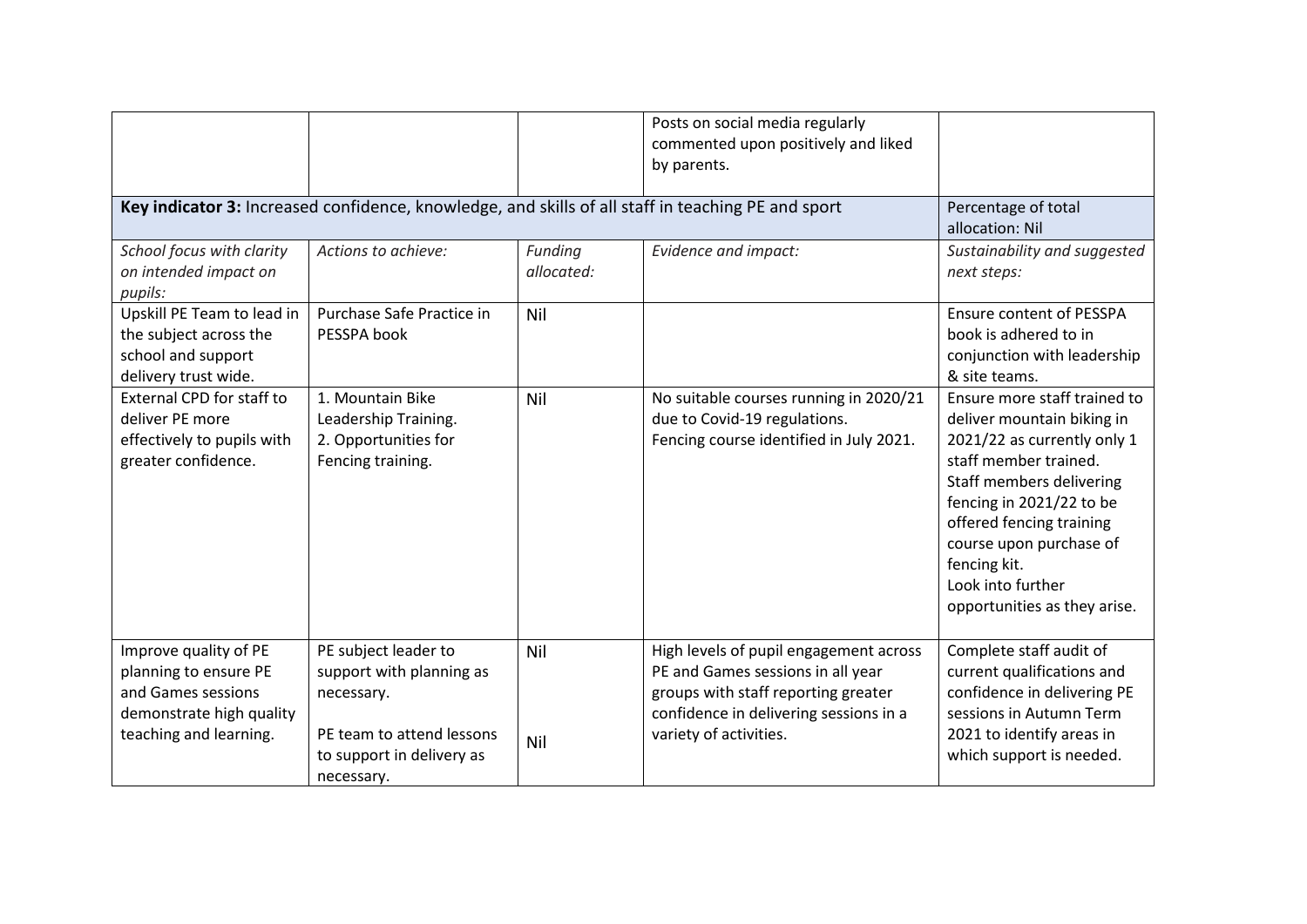| Implement a School<br>Swimming scheme to<br>increase quality of<br>sessions delivered by<br>staff whilst providing<br>clear outcomes for<br>pupils. | PE Subject Leader to<br>promote scheme and<br>undertake training in the<br>scheme.<br>Additional qualified<br>swimming instructors hired<br>to model scheme lessons<br>and support school staff in | Nil                   | No Swimming sessions took place in<br>2020/21 due to Covid-19 regulations<br>and pool closures.<br>In conjunction with leisure centre STA<br>School Swimming Awards identified as<br>appropriate and PE Lead completed<br>online introduction course to awards. | Re-implement scheme<br>across entire Trust when<br>swimming lessons re-<br>commence. All staff<br>members involved in<br>swimming to undertake CPD<br>relevant to scheme<br>alongside opportunities to<br>work with experienced                                                                                                |
|-----------------------------------------------------------------------------------------------------------------------------------------------------|----------------------------------------------------------------------------------------------------------------------------------------------------------------------------------------------------|-----------------------|-----------------------------------------------------------------------------------------------------------------------------------------------------------------------------------------------------------------------------------------------------------------|--------------------------------------------------------------------------------------------------------------------------------------------------------------------------------------------------------------------------------------------------------------------------------------------------------------------------------|
|                                                                                                                                                     | pupil assessment.<br>Key indicator 4: Broader experience of a range of sports and activities offered to all pupils                                                                                 |                       |                                                                                                                                                                                                                                                                 | swimming teachers.<br>Percentage of total                                                                                                                                                                                                                                                                                      |
| School focus with clarity<br>on intended impact on<br>pupils:                                                                                       | Actions to achieve:                                                                                                                                                                                | Funding<br>allocated: | Evidence and impact:                                                                                                                                                                                                                                            | allocation: Nil<br>Sustainability and suggested<br>next steps:                                                                                                                                                                                                                                                                 |
| Ensure a broad range of<br>seasonal After-School<br>sports Clubs on offer to<br>pupils in all year groups.                                          | Provide minimum 1 sport<br>club to every year group 2<br>days per week.<br>Promote these clubs to<br>both children and parents.                                                                    | Nil                   | Pupils in all years participating in Sports<br>Clubs throughout the week.                                                                                                                                                                                       | Review uptake of clubs<br>aiming to continue running<br>those most popular whilst<br>introducing new clubs as<br>appropriate.<br>Introduction of Girls'<br>Football lunchtime club in<br>KS2 2021/22 to meet<br>demand, and not negatively<br>impact on ASC's. Aim to<br>increase % of girls taking<br>part in football ASC's. |
| Offer a broad range of<br>activities through weekly<br>Games sessions to enable<br>pupils to experience a<br>range of sports.                       | Provision a climbing wall<br>on site in order for more<br>pupils to be able to access<br>this activity for extended                                                                                | Nil                   | Member of Westclyst staff climbing<br>trained to lead sessions offsite at<br>another school in the trust until a<br>climbing wall provisioned on site.                                                                                                          | Completion of project to<br>build a climbing wall at<br>WCPS to open the<br>opportunity to much larger<br>numbers of pupils.                                                                                                                                                                                                   |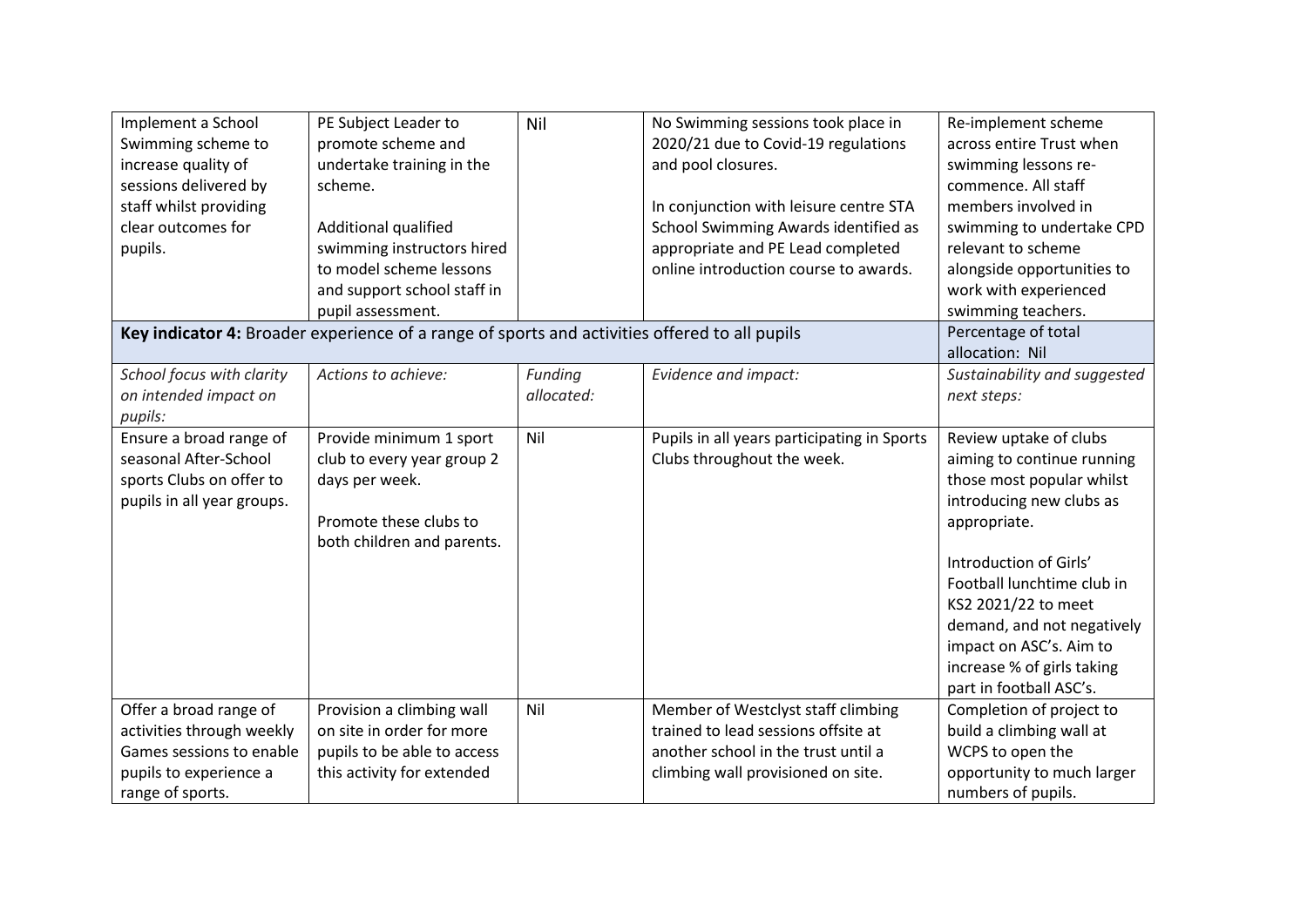|                                                                                                                           | periods on a long-term<br>basis.<br>Introduction of new<br>activities to recognise the<br>growing number of pupils<br>in KS2.                                                                                                                  | Nil                   | New Table Tennis tables and equipment<br>purchased to embed this activity<br>initially through PE before being<br>expanded to lunchtime provision and<br>ASC's.    | Review impact of activities<br>for September 2020.<br>Purchase fencing kit to<br>expand KS2 offer.                                                                                         |
|---------------------------------------------------------------------------------------------------------------------------|------------------------------------------------------------------------------------------------------------------------------------------------------------------------------------------------------------------------------------------------|-----------------------|--------------------------------------------------------------------------------------------------------------------------------------------------------------------|--------------------------------------------------------------------------------------------------------------------------------------------------------------------------------------------|
|                                                                                                                           | Ensure equipment is<br>appropriate and available<br>in sufficient quantities to<br>deliver an enhanced<br>provision.                                                                                                                           | Nil                   | Purchase of size 4 footballs appropriate<br>for older KS2 pupils alongside more<br>basketballs and tennis equipment to<br>cater for growing year group cohorts.    |                                                                                                                                                                                            |
|                                                                                                                           | Key indicator 5: Increased participation in competitive sport                                                                                                                                                                                  |                       |                                                                                                                                                                    | Percentage of total<br>allocation: Nil                                                                                                                                                     |
| School focus with clarity<br>on intended impact on<br>pupils:                                                             | Actions to achieve:                                                                                                                                                                                                                            | Funding<br>allocated: | Evidence and impact:                                                                                                                                               | Sustainability and suggested<br>next steps:                                                                                                                                                |
| Provide opportunities for<br>pupils to engage in<br>competitive inter-school<br>events to inspire and<br>motivate pupils. | Increase the range of<br>competitive events that<br>pupils participate in;<br>reflecting the provision on<br>offer in PE and Games<br>sessions.<br>Cover entry, transport and<br>staffing costs to allow<br>pupils to represent the<br>school. | Nil                   | Pupils from the school took part in a<br>range of Virtual Events during the year<br>held on site.<br>No external events held/attended due<br>to Covid-19 guidance. | Restore full events<br>programme both trust-wide<br>and across the local<br>community in 2021/22.<br>Continue to publicise all<br>events through school<br>newsletter and social<br>media. |
| WCPS pupils to<br>participate in a range of                                                                               | Organise individual year<br>group Sports Days in July                                                                                                                                                                                          | Nil                   | Sports Day organised with<br>opportunities for all pupils to<br>participate in at least 3 events.                                                                  | Review Sports Day activities<br>including adaptions for<br>2020/21, implement any                                                                                                          |